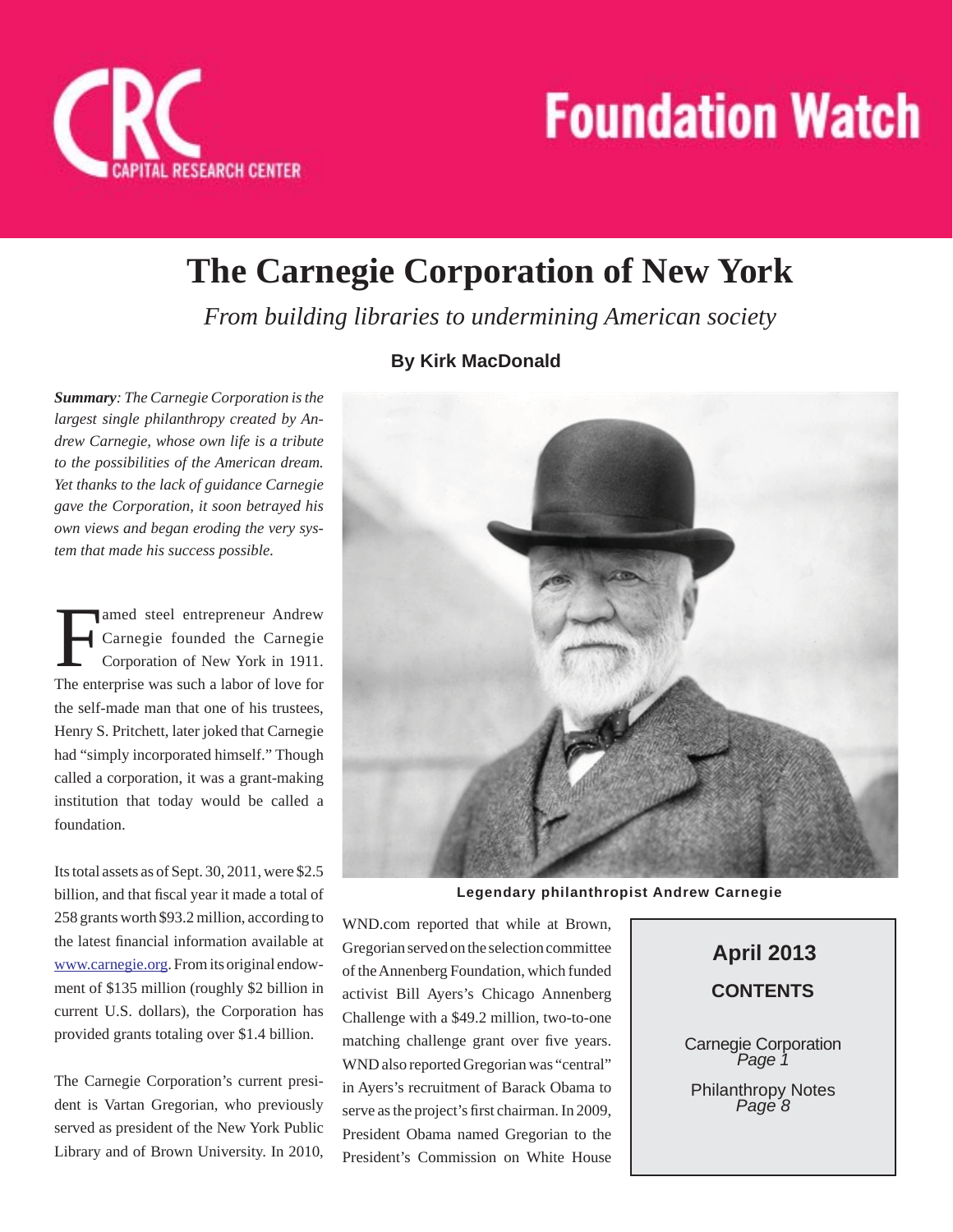Fellowships. Gregorian has received honors and awards from Obama's predecessors, too, including the Presidential Medal of Freedom from President George W. Bush.

While the Carnegie Corporation undoubtedly supports many worthwhile humanitarian and educational causes, it also funds a variety of left-wing groups. According to DiscoverTheNetworks.org, past grant recipients include the Alliance for Justice; the American Civil Liberties Union; the Association of Community Organizations for Reform Now (ACORN); the Brookings Institution; the Center for Community Change; Citizen Action; the Center on Budget and Policy Priorities; the Cornell University Peace Studies Program; Democracy Matters Institute; Demos: A Network for Ideas and Action; Duke University; the Earth Day Network; the Economic Policy Institute; Human Rights Watch; the Immigrant Workers Citizenship Project; the Interfaith Education Fund; the Lawyers' Committee for Civil Rights Under Law; the League of Women Voters Education Fund; the Mexican American Legal

#### **Editor:** Matthew Vadum

#### **Publisher:** Terrence Scanlon

#### *Foundation Watch*

is published by Capital Research Center, a non-partisan education and research organization, classified by the IRS as a  $501(c)(3)$  public charity.

**Address:** 1513 16th Street, N.W. Washington, DC 20036-1480

**Phone:** (202) 483-6900 **Long-Distance:** (800) 459-3950

**E-mail Address:** mvadum@capitalresearch.org

**Web Site:** http://www.capitalresearch.org

*Organization Trends* welcomes letters to the editor.

**Reprints** are available for \$2.50 prepaid to Capital Research Center.

Defense and Education Fund; the National Association for the Advancement of Colored People Legal Defense and Education Fund; the National Committee for Responsive Philanthropy; National Council of La Raza;



National Public Radio; National Urban League; the Natural Resources Defense Council; the Neighborhood Funders Group; the Paul Robeson Foundation; People for the American Way; the Ploughshares Fund; Project Vote; the Proteus Fund; the Public Broadcasting System; Public Citizen; the Puerto Rican Legal Defense and Education Fund; Rock the Vote Education Fund; the Rockefeller Family Fund; the Tides Foundation and the Tides Center; the Union of Concerned Scientists; the Urban Institute; the U.S. Public Interest Research Group; and the William J. Brennan Jr. Center for Justice.

By bankrolling so many organizations, Carnegie involves itself (and its sister organizations) in trendy causes such as promoting feminism and affirmative action for women in Africa through its International Development program, attacking critics of illegal immigration, and combating so-called climate change.

Reading through the Carnegie Corporation's 2011 annual report, one quickly gains a sense of its liberal, globalist, and Big Government worldview. For example, a \$400,000 grant to The Project on Government Oversight Inc. is justified this way: "as a series of recent events have shown—the economic collapse, the Deep Horizon oil spill and the Bernard Madoff scandal among others—a lack of transparency and accountability, coupled with the weakening of government oversight offices, has perpetuated a surge in antigovernment sentiment among the public."

As a champion of free enterprise and classical liberalism, it's difficult to imagine Carnegie, the "Star-spangled Scotchman," endorsing any of these initiatives, yet he himself allowed the trustees of his foundation to use their best judgment in grantmaking after his death. In that sense, those who claim the Carnegie Foundation has betrayed the intentions of Andrew Carnegie are somewhat off the mark.

#### **Origins and Sister Organizations**

On the surface, it's no surprise the American Left would remember steel magnate Andrew Carnegie (1835-1919) simply as a "robber baron," or worse. Born in Scotland, Carnegie's family arrived in Allegheny, Pennsylvania in 1848, where Andrew began his career as a bobbin boy in a cotton factory at the tender age of 13. Working hard, he eventually moved from Western Union messenger boy to superintendent of the Western Division of the Pennsylvania Railroad. From there, Carnegie invested in a new company to manufacture railway sleeping cars and expanded his business interests to include the building of bridges, locomotives, and rails, and the manufacture of steel. At the age of 65, Carnegie sold his considerable empire to banker J.P. Morgan for the then-incredible sum of \$480 million.

**2 April 2013** But that's simply a surface-level view of the Gilded-Age tycoon. His father, William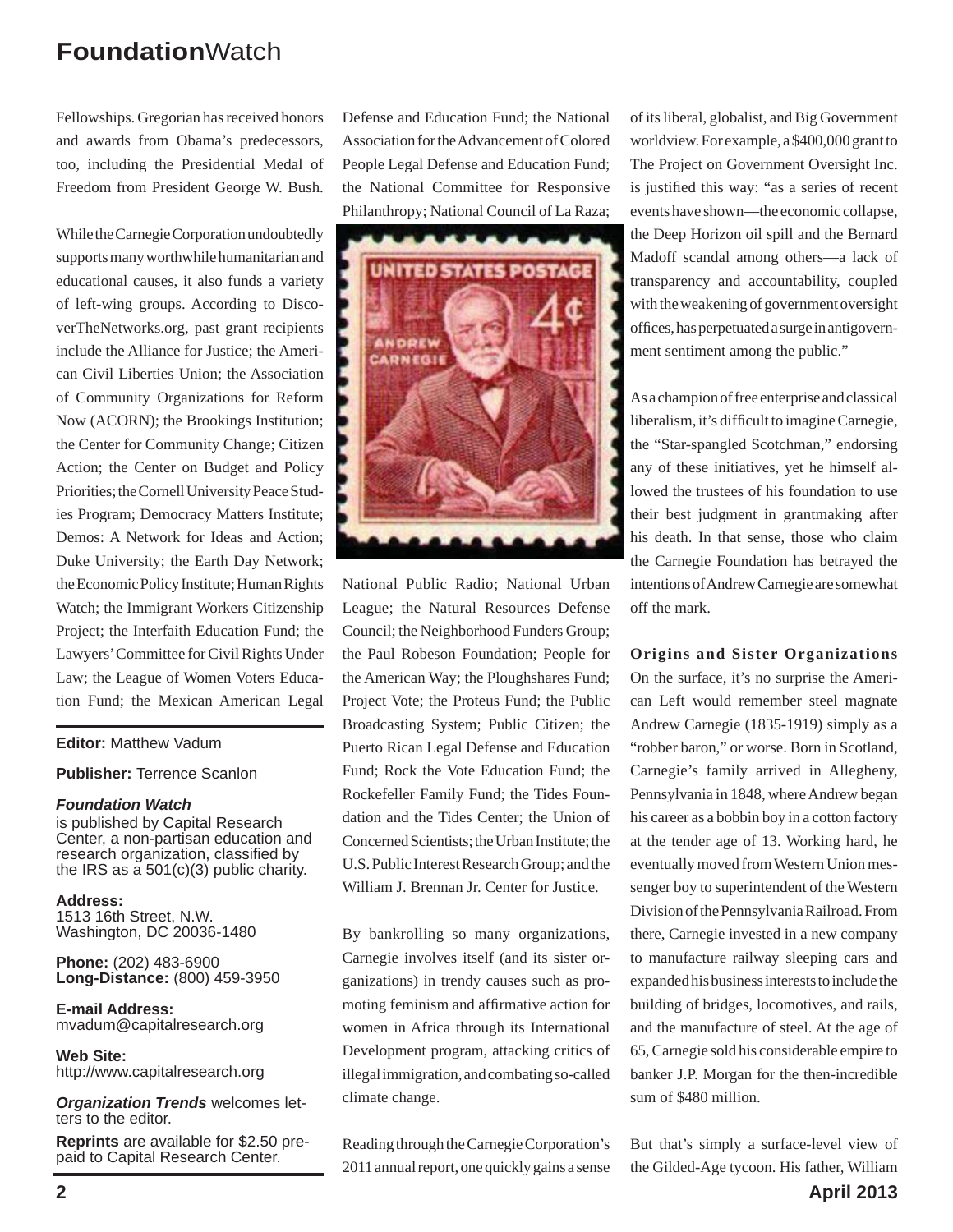Carnegie, was a local Scottish leader of the Chartist movement (a very loose organization of radical reformers who called for universal manhood suffrage and better conditions for the working classes). Similarly, Carnegie the self-made American was hardly the greedy reactionary presented by muckraking journalists and labor union leaders of the time. In an 1889 essay titled, "The Gospel of Wealth," Carnegie was one of the first to claim the rich have a moral duty to redistribute their wealth. In his words: "the man who dies leaving behind him millions of available wealth, which was his to administer during life, will pass away 'unwept, unhonored, and unsung,' no matter to what uses he leaves the dross which he cannot take with him. Of such as these the public verdict will then be: 'The man who dies thus rich dies disgraced.'"

Carnegie received much of his childhood education from reading in the local library; so much of his early philanthropy focused on advancing public knowledge. Carnegie donated more than \$56 million to build 2,509 libraries in the English-speaking world; most of the American ones remain open to the public. By the time he died, Carnegie had given away over \$350 million and created a number of legacy projects, including:

\*Carnegie Hall, a concert hall in New York City

\*The Carnegie Institution, an organization created "with the purpose of celebrating art, science, music and literature" \*Carnegie Mellon University in Pittsburgh, Pennsylvania

\*The Carnegie Trust for the Universities of Scotland

\*The Carnegie Institution of Washington, a scientific research facility

\*The Carnegie Dunfermline Trust to benefit the residents of Carnegie's birthplace

**April 2013 3** \*The Carnegie Hero Fund Commission



to provide medals and money to those who are injured saving others

\*The Carnegie Foundation for the Advancement of Teaching, which pioneered pensions by creating TIAA/CREF

\*The Carnegie United Kingdom Trust, a fund that has provided support for a wide variety of community services in Great Britain

\*The Carnegie Council for Ethics in International Affairs (now the Carnegie Council on Ethics and International Affairs)

\*The Carnegie Endowment for World Peace.

This last organization bears some responsibility for America's growing vulnerability to North Korean missiles. According to Gregorian, in 1983 the Corporation joined forces with its sister organization, the Endowment for World Peace, to sabotage the Reagan administration's push for a Strategic Defense Initiative. "The Corporation expanded and formalized its anti-war program, calling it Avoiding Nuclear War," wrote Gregorian in a 2003 Letter From the President, adding that the studies funded by the sister organizations changed the tone of the debate, effectively

killing any chance of developing a missile defense system during Reagan's term.

And the Carnegie Institution of Washington (which is actually situated on both coasts) appears to take a strong interest in global warming/climate change. Conspiracy theorists were undoubtedly unnerved by a couple of news stories generated by the sciencebased tentacle of the Carnegie octopus: In 2011, a Carnegie Institution research project appeared to praise Genghis Khan and his Mongol horde for allowing forests to re-grow (at the cost of 40 million lives) and scrubbing 700 million tons of atmospheric carbon.

Last year, a researcher at the Institution suggested that releasing sulphate aerosols into the atmosphere could theoretically offset global warming by reflecting more sunlight away from the Earth, and transforming our sky from blue to a hazy white. (In fairness, the researcher didn't say such particles should be released—just that it could be done).

#### **The Carnegie Corporation Shifts Gears**

The Carnegie Corporation of New York continued to fund library construction and the purchase of church organs up until 1919,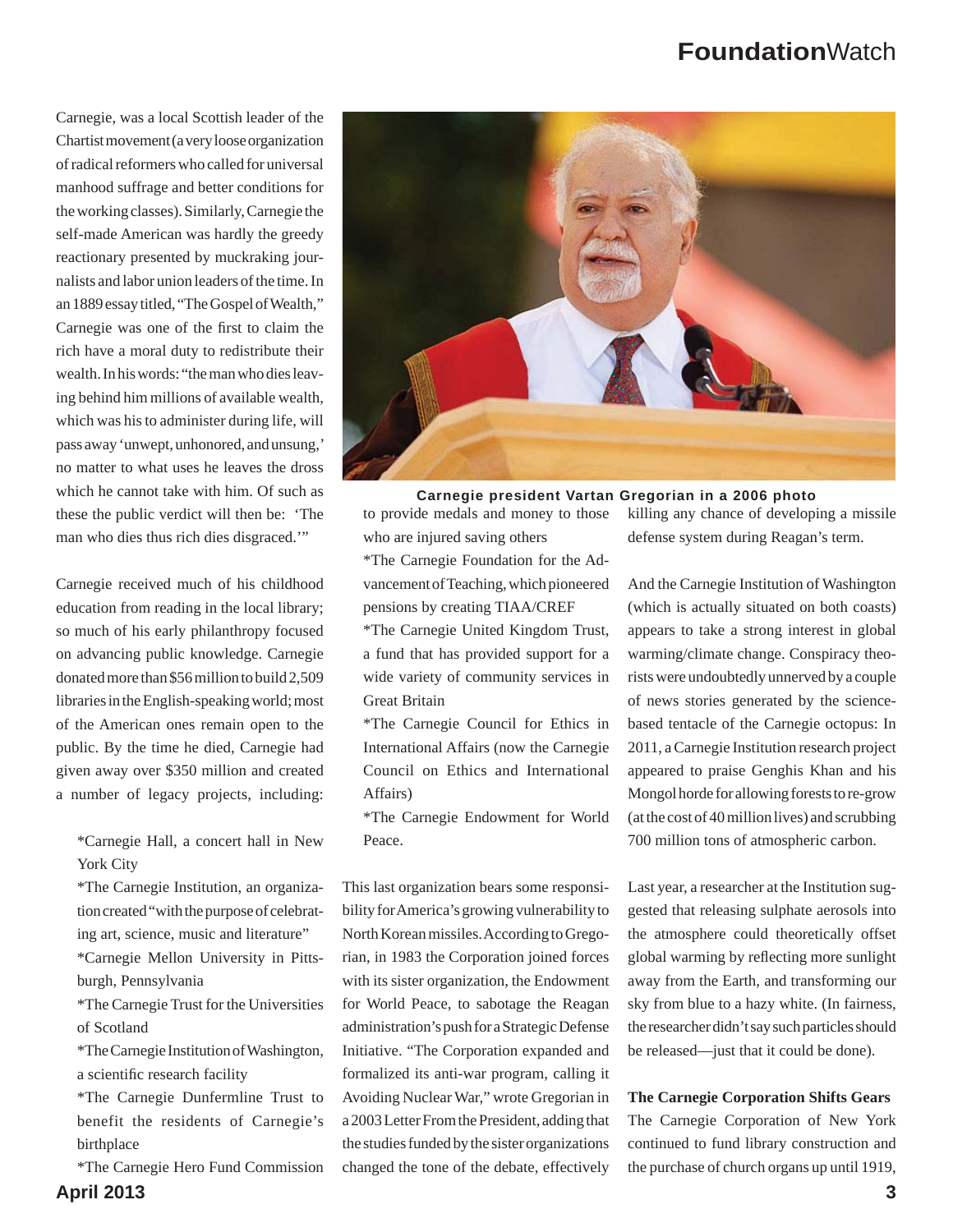when it shifted towards training librarians with the American Library Association. In *The Politics of Knowledge*, Ellen Condliffe Lagemann argued the Carnegie Corporation began to shift gears around this time after one of the Corporation's trustees, Henry S. Pritchett, commissioned a study from a leftish Cornell professor on ways to "reform" funding for libraries. The study recommended funding experts in library science rather than constructing new libraries. According to Lagemann, another trustee, James Bertram, was infuriated by the report, which he felt went against Carnegie's original intentions.

A focus on spreading library science would supposedly lead to "advancing popular intellectual progress," by which the professor seemed to mean that "experts" could enlighten the masses. Bertram, the lonely dissenter on the board, countered that the proposal violated Carnegie's clear intention "to give libraries to communities and [to] leave the communities absolutely free to manage them any way they might see fit." That was sufficiently true that the board couldn't give explicit approval to the proposal, but it soon used the excuse of World War I to end all funds for building libraries. Although Carnegie had intended library patrons to see themselves as "joint proprietors" of the local community institutions he seeded, the Cornell professor "envisioned library readers becoming 'clients' of the expert librarians they would hire," Lagemann explains.

Around this time the Corporation began to expand upon Carnegie's interests by deferring to the experts it consulted. But again, it's difficult to blame subsequent trustees of the Corporation for abandoning Carnegie's original intentions for a simple reason: he gave them authority to do so.



**Unrepentant terrorist Bill Ayers has received Carnegie funding**

Using their own judgment, Carnegie's successors (the most notable being Frederick M. Keppel, who served as president from 1923-1941, Charles Dollard from 1948- 1955, John W. Gardner from 1955-1967, Alan Pifer from 1967-1982, David Hamburg from 1982-1997, and Gregorian from 1997 to the present day) promoted greater use of standardized testing in education and helped to create such organizations as the National Research Council and the National Bureau of Economic Research. Under Pifer, much of the Corporation's activities consisted of "developing blueprints for federal action," according to Lagemann. Carnegie grants led to the creation of the Head Start program, and a major report from the Carnegie Corporation laid the groundwork for the Public Broadcasting Act of 1967. (Fans of Cookie Monster, Elmo, and Big Bird may be interested to know that Carnegie Corporation underwrote "Sesame Street's" development.)

On the 100th anniversary of the Corporation's founding, Leslie Lenkowski, a professor of public affairs and philanthropic studies at Indiana University, wrote that by the 1960s, the Carnegie Corporation "threw its weight (and funds) behind helping government overcome the limitations of philanthropy." Although Carnegie, in Lenkowski's words, saw "philanthropy as an alternative to government, preventing the potentially harmful growth of the public sector in response to the perceived injustices produced by the economic system," he supported government action when he believed it to be economically beneficial.

In 1972, the Carnegie Corporation financed a report titled, "Inequality: A Reassessment of the Effect of Family and Schooling in America." The report looked at low-income and minority children and came to the rather startling conclusion that many of the programs the Corporation and governments favored were not making much of a difference in fighting poverty. If the goal was to help people in need, much more direct means of redistributing wealth would be required. As the report's main author, Christopher Jencks phrased it, America needed more of "what other countries usually call socialism."

Similarly, a 1977 Carnegie-financed study, "All Our Children: The American Family Under Pressure" claimed that poor and minority families face a "stacked deck" against them in America's economic system. The authors didn't mention Andrew Carnegie, who somehow managed to lift himself from poverty despite the "stacked deck," but they did call for bigger investments in health and social services, along with a full-employment job strategy and more money for income supports.

Lenkowski argues that by looking to social scientists for direction, it was probably inevitable the Carnegie Corporation would acquire the biases and worldviews of academics.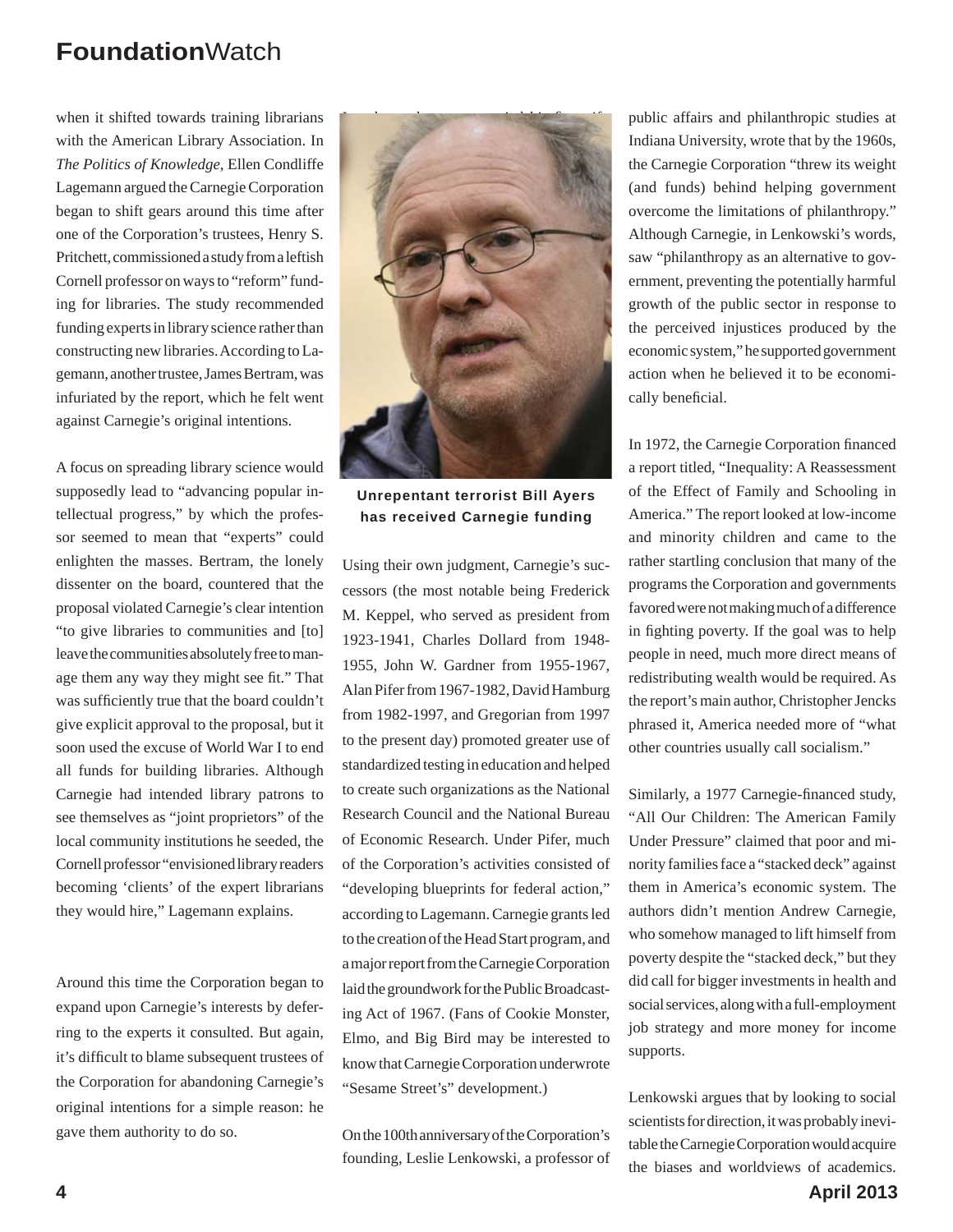Moreover, the meaning of liberalism changed considerably from the nineteenth century to the twentieth. "Throughout the  $20<sup>th</sup>$  century, the older liberalism of Herbert Spencer and others that so influenced Andrew Carnegie grew less and less fashionable," Lagemann writes. "A new kind of liberalism, one more critical of established institutions and more inclined to see those left behind as victims of them, became dominant. The Carnegie Corporation's history is a reflection of that transformation, even as Andrew Carnegie's own life is, ironically, a refutation."

### **A Couple of Historical Embarrassments: Apartheid and Eugenics**

While conservatives take issue with many of the Carnegie Corporation's current and past projects, the men and women of the organization are undeniably proud of its record—with two notable exceptions: one of its studies inadvertently laid the groundwork for the racist apartheid system in South Africa, and the Corporation helped fund at least some of the forced sterilization of nearly 7,600 people in North Carolina from 1929 to 1974.

The first of these embarrassments dates back to 1929, when social scientists working for the Carnegie Commission on the Poor White Question in South Africa (better known as the Carnegie Poor White Study) traveled across South Africa in a Model T Ford interviewing poverty-stricken Afrikaner hunters, sharecroppers, and landless farmers. Released in 1932, the resulting study led the government to devote greater resources to combat poverty (among whites).

**April 2013 5** The Poor White Study also called for the segregation of white and black workers, and for whites to be given lands that would be taken from native South Africans. Hendrik Frensch Verwoerd, South Africa's prime minister from 1958 to 1966, often used the Carnegie Corporation's report as a justi-



**A Carnegie-funded report seemed to praise mass-murdering Genghis Khan (1162? - 1227) and his Mongol horde for allowing forests to re-grow (at the cost of 40 million lives) and scrubbing 700 million tons of atmospheric carbon.**

fication when his National Party imposed its hated apartheid system on the country's black majority.

In fairness, the Carnegie Corporation has a long history of supporting African-American colleges in the South, and Carnegie himself was a strong supporter of Booker T. Washington and his Tuskegee Institute. And from 1982 to 1984, the Corporation undertook a second, massive investigation into poverty in Southern Africa, this time focusing on the problems faced by its indigenous people.

The Corporation's infatuation with trendy social science also led it to play a role in eugenics-based forced sterilizations in the early twentieth century. According to William A. Schambra of the Hudson Institute's

Bradley Center for Philanthropy and Civic Renewal, several major philanthropies, including the Carnegie Corporation of New York and the Carnegie Institution of Washington (a nonprofit created to advance scientific research), funded the establishment of a medical genetics program at the Bowman Gray (now Wake Forest) School of Medicine in North Carolina. The program was led by Dr. William Allan, a "devout eugenicist, determined to reduce the supply of 'defectives' by 'eugenic measures systematically applied by organized medicine.'"

Eugenics was not a hard sell at the Carnegie Corporation. A trustee at the time, Frederick Osborn, actually wrote in *A Preface to Eugenics* that "the inexcusable process of allowing feebleminded persons … to reproduce their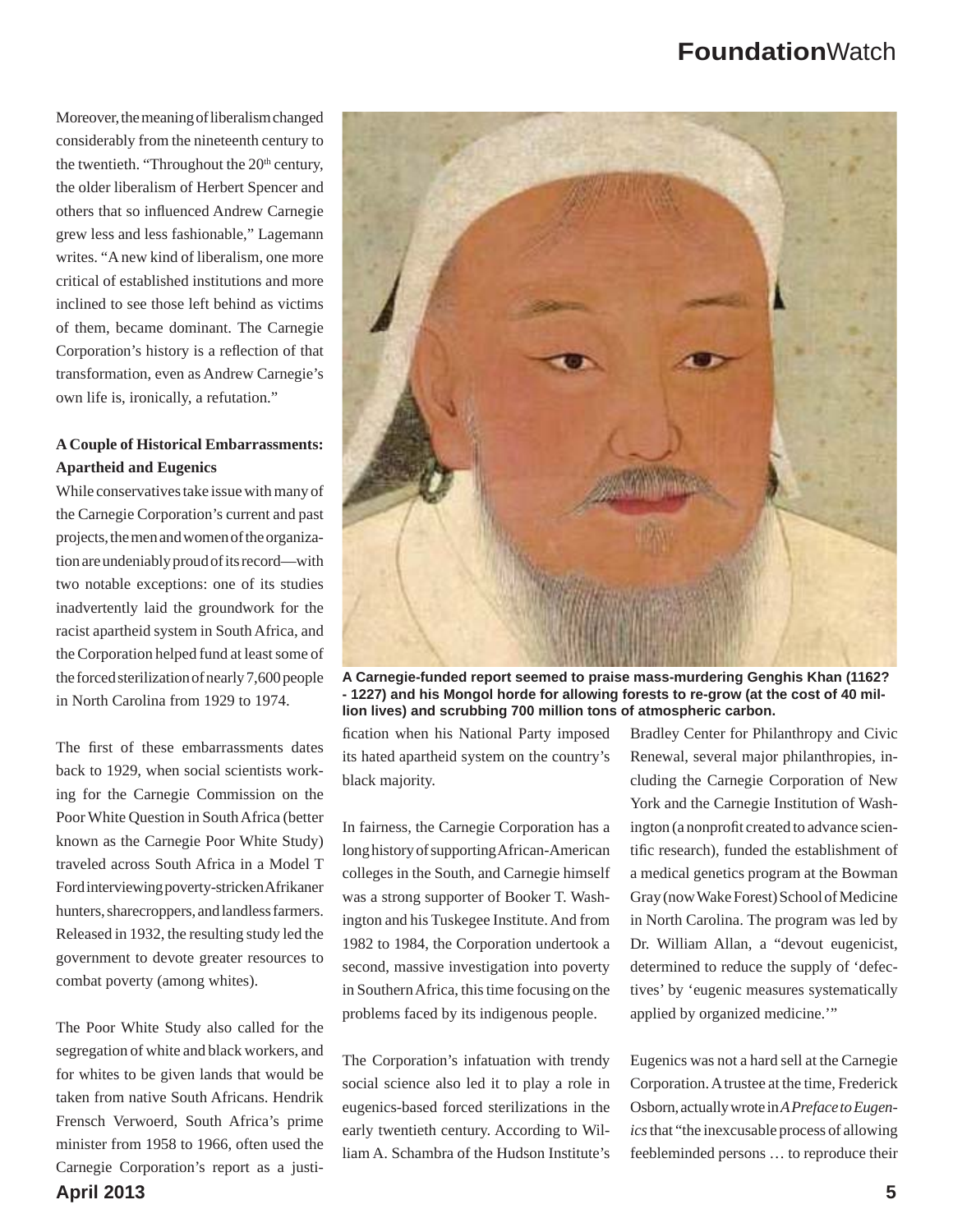kind is on the way to being checked in a number of states in which such persons may be sterilized."

Schambra adds that eugenics might have appealed to the Carnegie crowd because it offered the appearance of providing a cure for the "root cause" of social ills. Carnegie himself blasted the "indiscriminate charity" of previous attempts at giving. In his mind, money was often "spent as to encourage the slothful, the drunken, the unworthy," without dealing with the underlying causes of those issues. Carnegie money almost certainly made a difference. A 2002 investigative report into the sterilization program by the *Winston-Salem Journal* concluded that eugenics would never "have risen above ignorant rants without the backing of corporate philanthropic largess."

Schambra argues that both the Carnegie Corporation of New York and the Carnegie Institution should offer public apologies. The Corporation acknowledged that its three grants totaling \$39,000 to the Bowman Gray School of Medicine "do not reflect Carnegie Corporation's core value as we know it: the dignity of each individual in a democracy." But the Carnegie Institution merely commented that its involvement in genetics ended in the late 1930s and that it had no idea if there had ever been a Carnegie apology for being "involved in this dark period in the history of science."

#### **Building "democracy"**

Born in Tabriz, Iran, Gregorian is an ethnic Armenian (and Christian) who came to the United States in the 1950s to launch an academic career. Under his leadership in the aftermath of the September 11<sup>th</sup> tragedies, the Carnegie Corporation developed initiatives to improve Americans' understanding

of Islam and Muslim societies, mostly by promoting education and scholarly research. The Corporation's 2011 report mentions grants to a number of universities under its "Islam Initiative," including \$100,000 to the University of Southern California "as a final grant for building the capacity of Muslim Leadership in America through programs at the American Muslim Civic Leadership Institute."

According to WND.com, Gregorian is "closely tied" to Imam Feisal Abdul Rauf, the American Islamic leader who wanted to establish the infamous "Ground Zero Mosque" close to where the September 11 attacks took place in Lower Manhattan. Carnegie reportedly provided funding to Rauf's American Society for Muslim Advancement, as well as to the society's partner organizations, Search for Common Ground and the United Nations Alliance of Civilizations. Still, the Islam Initiative may now be defunct; the Corporation's website says on the Initiative's webpage: "*Please note: This program area has concluded its grantmaking."*

Far more worrisome to the free exchange of ideas, a principle that Andrew Carnegie cherished, would be its so-called "Democracy and Civic Integration" program, which has been used to attack critics of open immigration policies. The 2011 annual report cites a \$2 million grant to America's Voice Education Fund and brags, "in the two years since its founding, America's Voice Education Fund has moved quickly to fill a need for *faster and edgier communications work* in the immigration reform movement, and its innovative strategies have helped to influence media coverage of the issue in new ways. Working with state, local and national advocates, America's Voice now serves as the voice of the immigration reform movement, *capable of going on the offense* and creating the political space for good policy development and implementation" (emphasis added).

One of the most outspoken critics of the Carnegie Corporation's Democracy and Civic Integration program is Jerry Kammer, a Pulitzer Prize-winning journalist and a senior fellow at the Center for Immigration Studies, which bills itself as "low-immigration, proimmigrant." In a March 2011 report ("The Carnegie Corporation and Immigration: How a Noble Vision Lost Its Way"), Kammer acknowledges that while the Carnegie Corporation funds many "admirable efforts to help naturalized immigrants participate in the civic life of the nation," its "activism on behalf of illegal immigrants has taken on such a strident, polarizing and partisan character that it betrays the mission it received from its benefactor, legendary steel baron and Scottish immigrant Andrew Carnegie." In fact, the Corporation's activism has led it to fund "smear campaigns" against organizations that dissent from so-called comprehensive immigration reform and amnesty, including the Federation for American Immigration Reform (FAIR), NumbersUSA, and the Center for Immigration Studies.

In December 2007, the far-left Southern Poverty Law Center designated FAIR as a "hate group." (For more on the SPLC, see the October *Organization Trends*.) According to Kammer, the immigrant pressure group America's Voice used this "made-to-order smear" to join with the Service Employees International Union (SEIU) and the Chicagobased Center for New Community (another Carnegie grant recipient) to purchase full-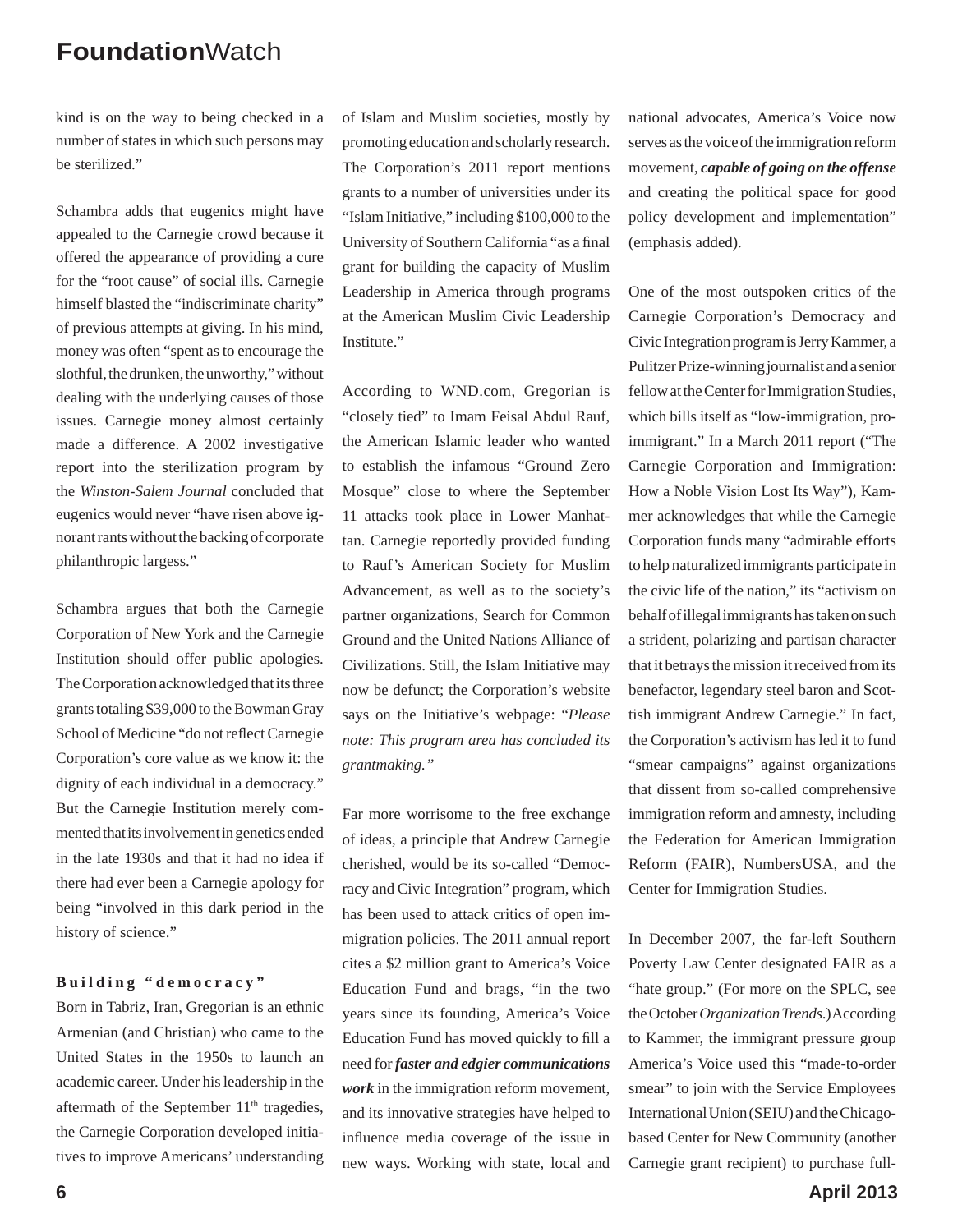page ads in *Politico* and *Roll Call* bashing FAIR and warning congressional members and staff against meeting with the group.

Kammer believes the Carnegie official most responsible for immigration-based grantmaking is Geraldine Mannion, who still heads the Carnegie Corporation's Democracy and Civic Integration program. Mannion responded to questions from Kammer with the following written response: "the Carnegie Corporation of New York unequivocably supports the provision of a pathway to citizenship for immigrants and assistance to help new arrivals fully participate in the civic, social and economic life of their communities.… All our immigrant integration work is rooted in this belief."

#### **Conclusion**

The Carnegie Corporation of New York under the leadership of Vartan Gregorian is a very different organization from Andrew Carnegie's creation more than a century ago. Carnegie may have been an immigrant himself, but it's doubtful he would have approved of his foundation's funding smear campaigns against immigration critics, let alone advocating for policies that other countries would call "socialist."

His story is a cautionary tale for today's donors, who should either "give while they live" or avoid Carnegie's mistake of allowing trustees the authority to use their "own judgment" in awarding grants. Far better for donors to stipulate their intentions clearly, and it's also wise for donors to set a strict time limit for their foundations to continue in existence. Otherwise, donors will end up like Carnegie, with their funds going to projects they would vehemently dislike. How sad the Star-spangled Scotchman would likely be to

see the way his trustees failed to live up to the high hopes he invested in them.

*Kirk MacDonald is a Canadian freelance writer and occasional Capital Research Center contributor with a master's degree in Political Science from Toronto's York University. MacDonald previously wrote about Wal-Mart's politically oriented philanthropy and the Occupy Wall Street movement for CRC.*

*FW*

**Please consider contributing to the Capital Research Center.**

We need your help in the current difficult **economic climate to continue our important research.** 

**Your contribution to advance our watchdog work is deeply appreciated.** 

**Many thanks.** 

**Terrence Scanlon President**

### **April 2013 7**